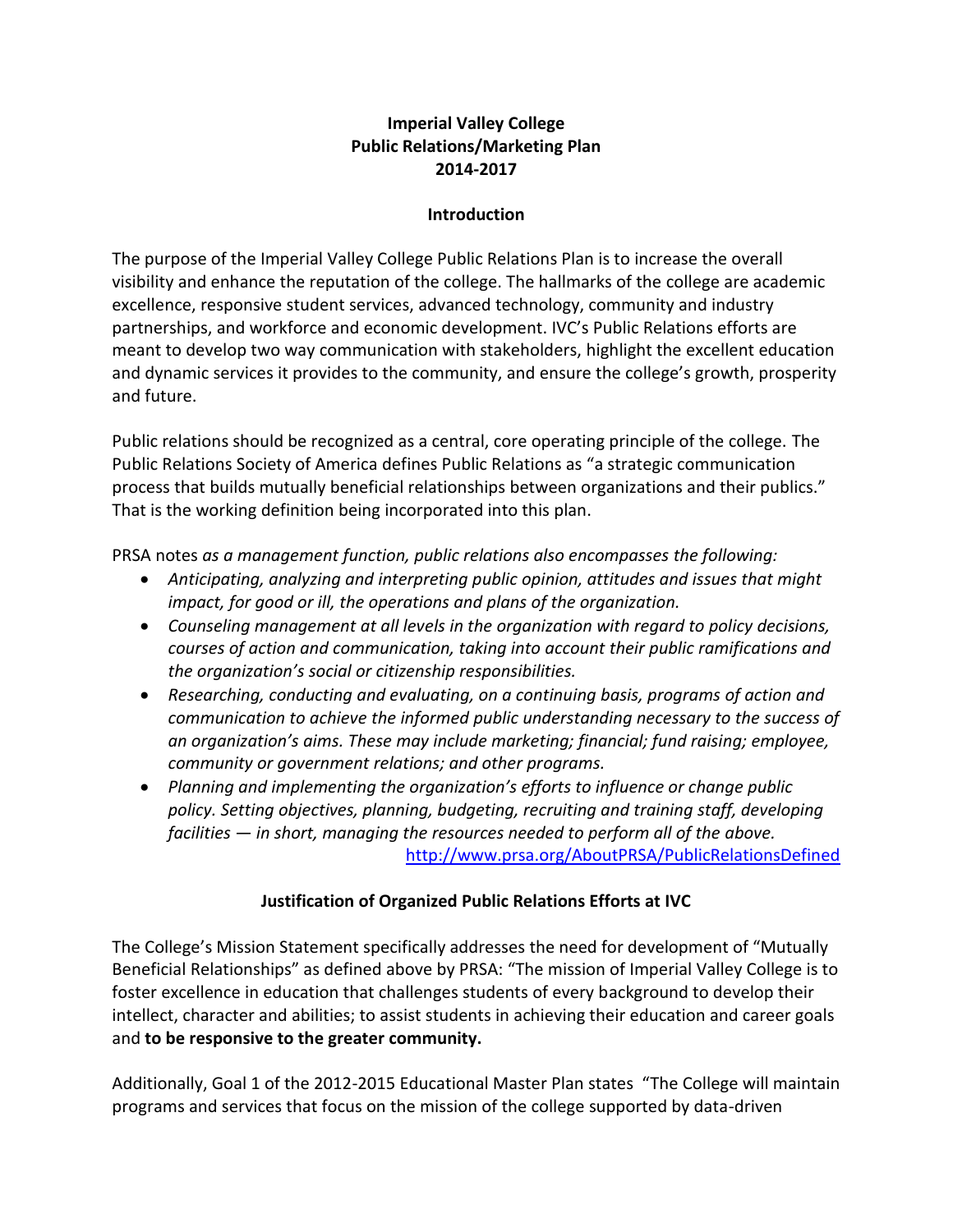assessment to measure student learning and student success." Objectives 1.3 (Develop systems and procedures to ensure that the college maintains a collegial and self-reflective dialogue that improves effectiveness) and 1.4 (Develop systems that are inclusive, cyclical, and understood by all stakeholders) speak to IVC's Public Relations programs.

Finally, the IVC Board of Trustees approved goals for IVC at its Feb. 25, 2012 Board Retreat as follows:

1. Development of plan for a balanced and sustainable budget.

2. Pursue associations with other organizations to insure our students have opportunities to succeed (IVUP, P-16, IVROP)

3. Maintain Facilities appropriate to the needs of the college.

**4. Increase visibility, advocacy, and two-way dialogue with the community at large through all stakeholders.**

5. Maintain knowledge and participation with the campus as assessed through accreditation benchmark reports.

## **Goals and Strategies**

The purpose of this Imperial Valley College Public Relations Plan is to implement elements of the college's Mission Statement, Educational Master Plan and Board Goals noted above through coordinated efforts and consistent two-way communications. The result will be enhanced community support and understanding of issues that face the college as well as enrollment growth.

#### . **IVC's 2014-2017 Public Relations goals and strategies are to:**

1. Establish a fully functioning comprehensive Public Relations capability with appropriate fiscal resources and dedicated personnel. **Key Strategy:** Benchmark the Public Relations functions at IVC against other colleges of similar size and budget and develop a three year staffing and resource plan commensurate with those colleges.

2. Increase knowledge among IVC Stakeholders regarding programs and issues at IVC through consistent two-way communication that promotes and fosters student and community relations as well as institutional value. **Key Strategy**: Reach all Valley communities to reinforce personal connections with the college.

3. Continue marketing efforts to seek continued budgeted growth in enrollment. **Key Strategy:**  Maximize use of advertising, social media and other marketing vehicles to cost effectively reach potential students on their own turf.

4. Foster better internal communications. **Key Strategy:** Reorganize the internal communication structure by establishing an active Public Relations/Marketing organization that can help develop and articulate messages both internally and externally.

5 Support public relations and marketing decisions and initiatives with data-driven evidence of success. **Key Strategy:** Conduct on-going research to develop data that support Public Relations and Marketing efforts.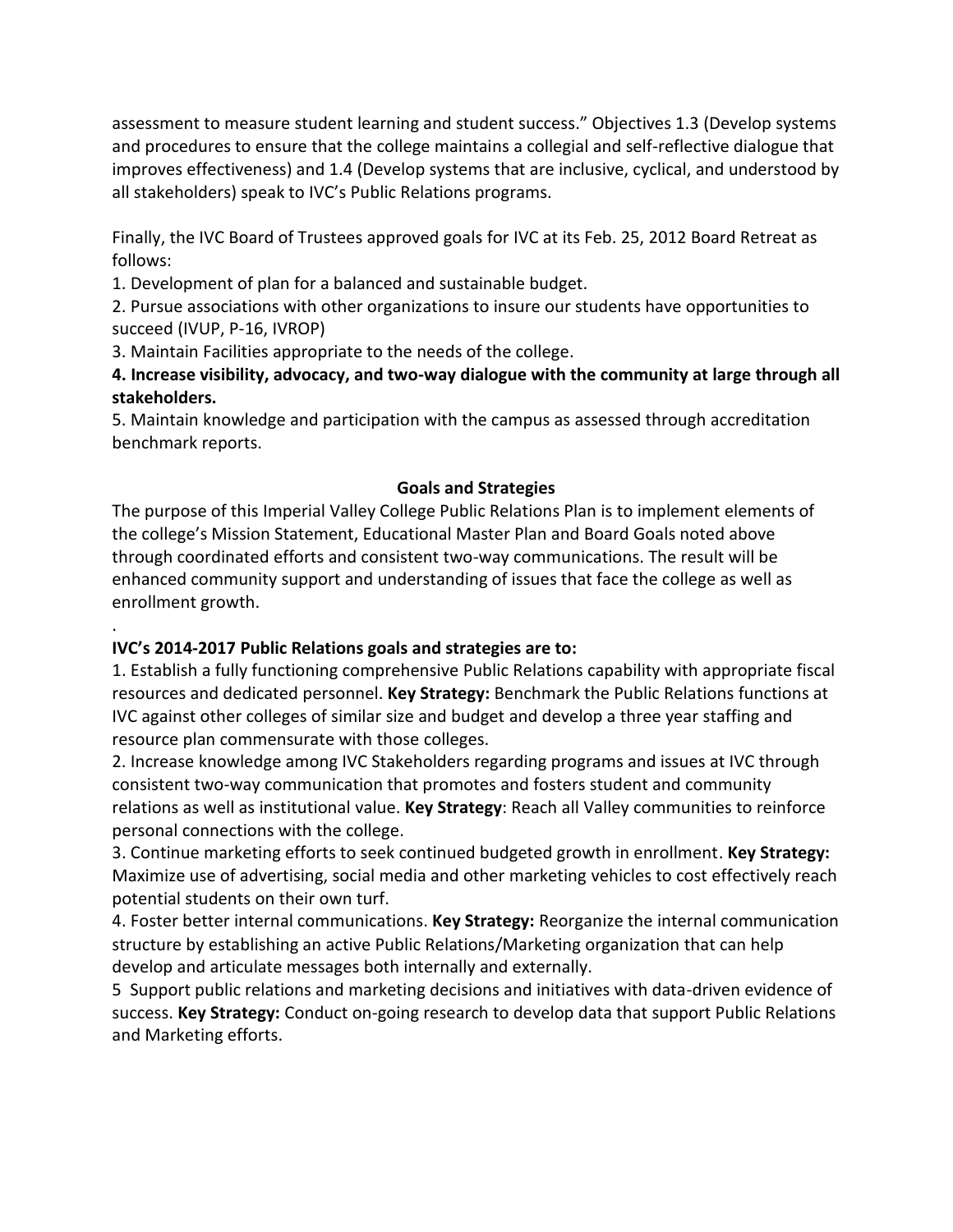### **Primary and Target Audiences**

Communication is most effective when messages are tailored to the audience the college wants to reach and in the medium that is most appropriate. Determining these targeted audiences, what motivates them and the message that is needed to create desired behavior (i.e. registering for classes) is especially critical when a college has limited resources.

General audiences to be reached through this plan are:

- 1. Current IVC students
- 2. Secondary school students
- 3. Elementary and middle school students and their parents
- 4. Parents and family decision makers
- 5. Leaders in education
- 6. Foundation supporters
- 7. Registered voters
- 8. IVC faculty
- 9. Classified staff
- 10. IVC administrators
- 11. Community leaders/opinion makers
- 12. County and city elected representatives
- 13. State and national elected representatives
- 14. School boards members
- 15. Business community
- 16. Ag community
- 17. Media
- 18. Board of Trustees
- 19. Bond Oversight Committee
- 20. Campus advisory committees

## **Specific 2014-17 PR Initiatives**

1. Rebrand IVC through development of consistent appearance of all college publications, adjustment or redesign of IVC logo and mascot

2. Establish solid personal connection with the communities IVC serves through a visioning process and follow up with presentations and on-campus tours of both new construction and areas needed for improvement.

3. Using data, identify targeted audiences and specific outreach programs to reach those audiences.

4. Showcase the upcoming opening of IVC's new CTE building through tours and other outreach as it nears completion and then opens for classes.